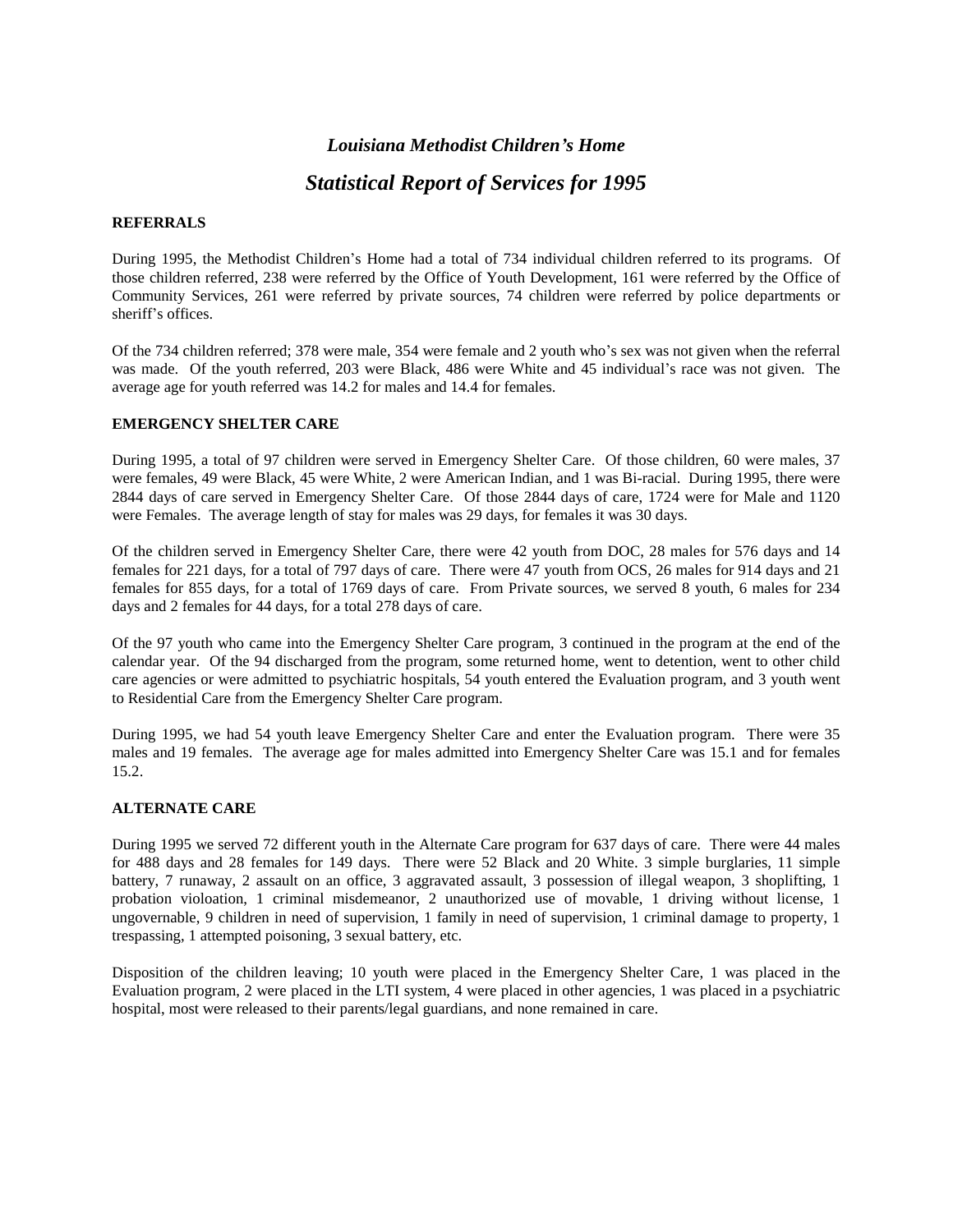#### **EVALUATION**

During 1995, we served a total of 80 youth in our Evaluation Program. Of these 80 youth, 37 were male and 43 were female. Of the youth served, 26 were Black, 50 were White and 1 was Bi-racial. A total of 3576 days of care were provided; 1740 were for male and 1836 were female.

Of those youth that came into care, 39 were from DOC, 18 were male and 21 were female, for a total of 1454 days. From OCS we served 26 youth, 13 were male and 13 were female, for a total 1641 days. From the private sector, we served 15 youth, 6 being male and 9 being female for a total of 481 days of care.

Of the 80 youth served in Evaluation, 76 entered into Residential Care, 4 children continued in Evaluation. The average age for youth in Evaluation was 15.1 for males and 15.2 for females.

### **RESIDENTIAL CARE**

During 1995, we served a total of 124 different youth in the Residential Care program, for a total of 19628 days of care. Of those youth served, 52 were from DOC, 27 male and 25 were female, for a total of 7498 days of care. From OCS we served 53 youth, 27 were male and 26 were female, for a total of 9250 days of care. From the private sector we served 19 youth, 6 male and 13 female, for a total of 2880 days of care.

During 1995, we served 70 White youth, 50 Black youth, 3 American Indian and 1 Oriental youth. The average age from males in care was 15.3 and for females was 15.3 years of age. The average length of stay was 5 months, 8 days for youth in Residential Care.

### **DISCHARGES**

During 1995, 70 youth leftthe Residential Care Program. Of these youth, 37 were male and 33 were female. Of the 70 youth leaving care, 18 returned home or to a relative's care, 5 were placed in the hospital, 3 went to detention, 10 to other child care agencies, 2 live independently, 5 went into foster care, and 27 went to other placements. These other placements include foster care, continuing education and independent living programs. Some of these youth were placed in Methodist Children's Home programs.

#### **TOTAL RESIDENTIAL SERVICES**

During 1995, 241 different youth were admitted into the residential programs of the Methodist Children's Home. During this time 189 youth were discharged from these programs.

#### **INDEPENDENT LIVING**

During this year, 69 structured classes and seminars were presented to 16-21 year olds. During 1995, 179 individual youth have been served. Children in the care of our agency, other child care agencies and in foster care have been given classes in subjects such as apartment hunting, insurance, check writing, banking, nutrition and many other subjects dealing with independent living. Our workers cover from Ruston to the Mississippi River. Each youth is given a pre-test for independent living skills with the average score for 1995 being 64%. At the conclusion of the classes, each youth is given a post test with the average score for 1995 being 80%. The average improvement between pre- and post-testing was 16%.